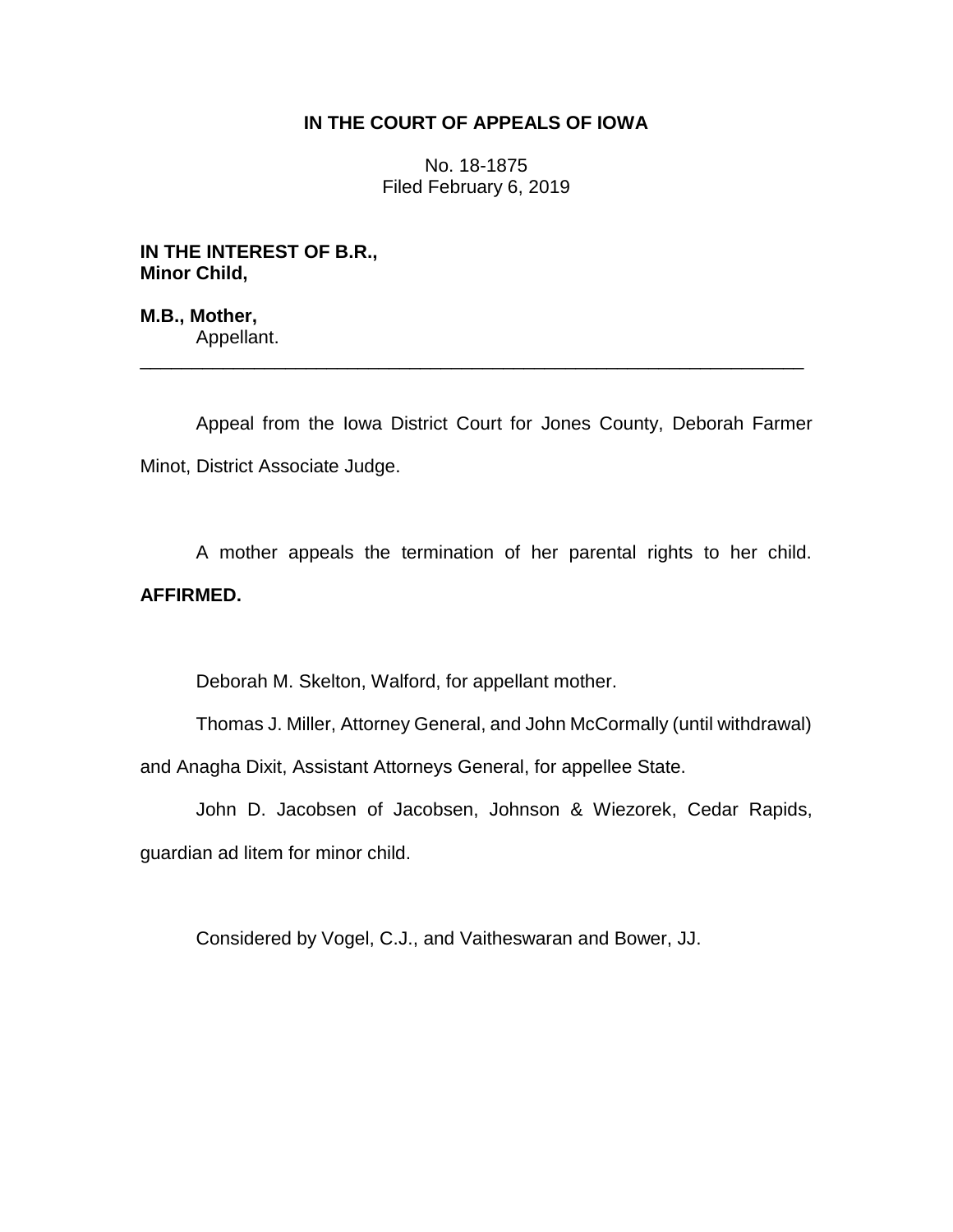## **VAITHESWARAN, Judge.**

A mother appeals the termination of her parental rights to her child, born in 2013. She contends the record lacks clear and convincing evidence to support the grounds for termination cited by the district court and termination is not in the child's best interests.<sup>1</sup>

The district court terminated the mother's parental rights pursuant to two Code provisions. We may affirm if we find clear and convincing evidence to support either ground. *In re A*.*B*., 815 N.W.2d 764, 774 (Iowa 2012). We will focus on Iowa Code section 232.116(1)(f) (2018), which requires proof of several elements, including proof the child could not be returned to the parent's custody at the time of the termination hearing. *See In re D.W.,* 791 N.W.2d 703, 707 (Iowa 2010).

The mother was arrested while shoplifting and was charged with possession of methamphetamine and prescription drugs not belonging to her. She informed a department of human services investigator that she had used methamphetamine "off and on for 10 years." A drug test was positive for amphetamines and marijuana metabolite. A hair test on the child was positive for methamphetamines and THC metabolite. The mother stipulated to having the child adjudicated in need of assistance, and he was placed with his grandparents.

The mother failed to appear for drug tests. Days before the first of two termination hearings, a department supervisor reported "ongoing concerns for . . . substance abuse and mental health." The supervisor cited the mother's failure to

 $\overline{a}$ 

 $1$  The father consented to termination of his parental rights. He does not appeal.